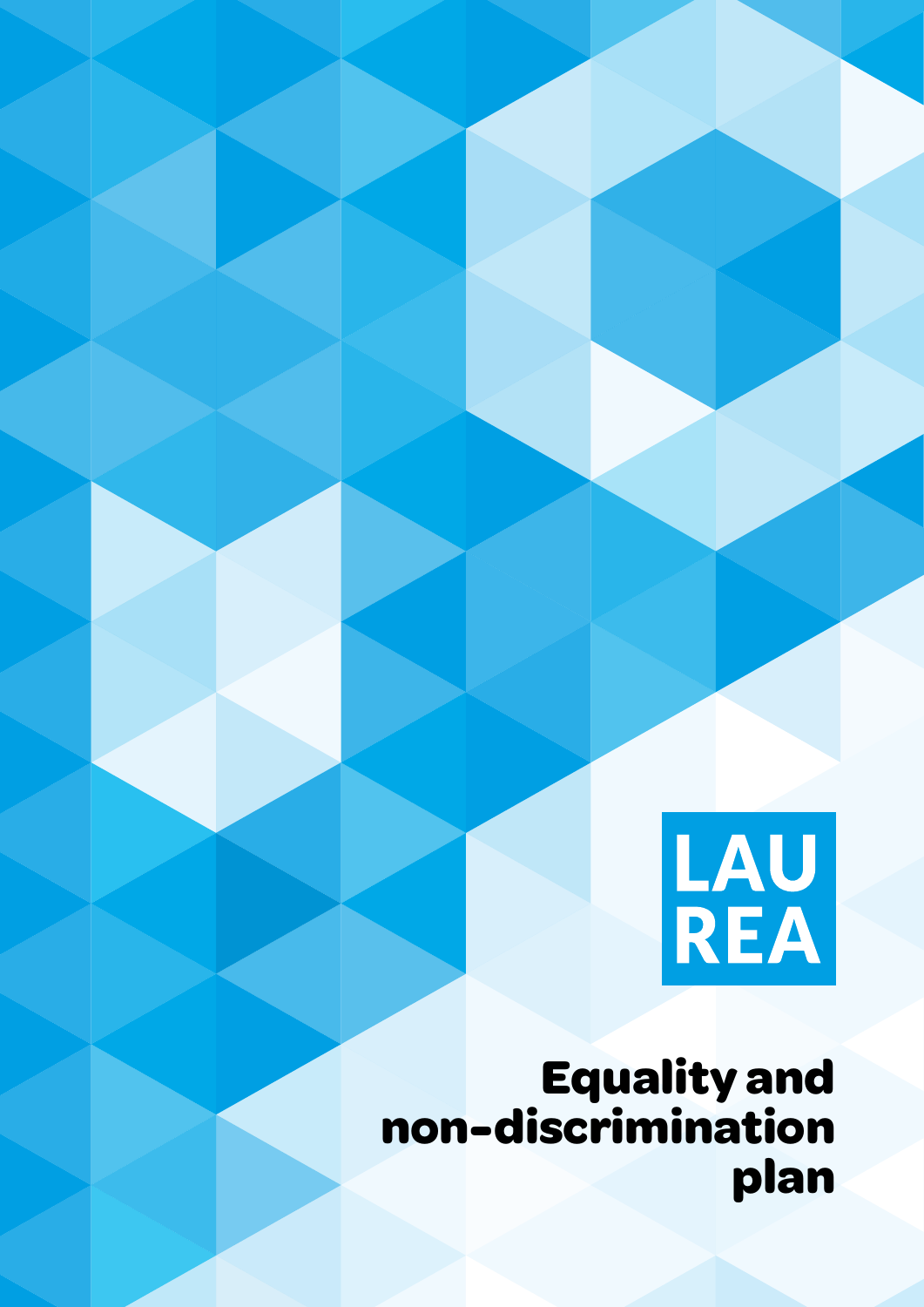## **1 PURPOSE AND OBJECTIVES OF THE EQUALITY AND NON-DISCRIMINATION PLAN**

**this plan applies** to Laurea's obligations as an employer. A separate plan has been drawn up for promoting accessibility and non-discrimination in teaching. Under the Act on Equality between Women and Men (Equality Act) and the Non-Discrimination Act, Laurea University of Applied Sciences has a duty to promote the principles of equality and non-discrimination as an employer and educational institution. The purpose of the Equality Act is to prevent direct and indirect discrimination based on gender, promote equality between women and men, and improve the status of women, particularly in working life. Under the Equality Act, direct and indirect discrimination based on gender is prohibited. Furthermore, it is the objective of the Act to prevent discrimination based on gender identity or gender expression.

**according to the** Non-discrimination Act, nobody may be discriminated against on the basis of age, ethnic or national origin, nationality, language, religion, belief, opinion, state of health, disability, sexual orientation or other personal characteristics. Promoting equality, non-discrimination and accessibility is a common concern of the entire work community. The purpose of the equality and non-discrimination plan is to create a non-discriminatory work environment and to enforce equality in all Laurea operations and to identify the objectives and to specify the measures for promoting equal treatment and non-discrimination of employees.

**this plan guides** the operations in coordination with the Code of Conduct, Laurea's rules and regulations and the Student Accessibility and Equality Plan. The purpose of the measures is to promote the equality and nondiscrimination of all employees at Laurea University of Applied Sciences, physical accessibility and access to virtual environments on an equal basis.

**the achievement of** the goals promoting equality and non-discrimination and the impact of the measures will be assessed at least every two years by an assessment of the current state of equality and equality for employees, as well as by well-being and staff surveys identifying experiences of equality. The annual personnel financial statements include a comparison of the implementation of equality in the various personnel groups. The results of the surveys and surveys will be used to update the plan. The plan shall be updated at least every two years.

**the implementation of** equality and non-discrimination in Laurea is monitored by the occupational safety and health organization. The occupational safety and health organization consists of the occupational safety and health manager and six occupational safety and health commissioners, as well as two deputy deputies and the secretary of the committee. The occupational safety and health organization reviews the implementation of equality and equality at least once a year in connection with the processing of personnel financial statements and a second time regarding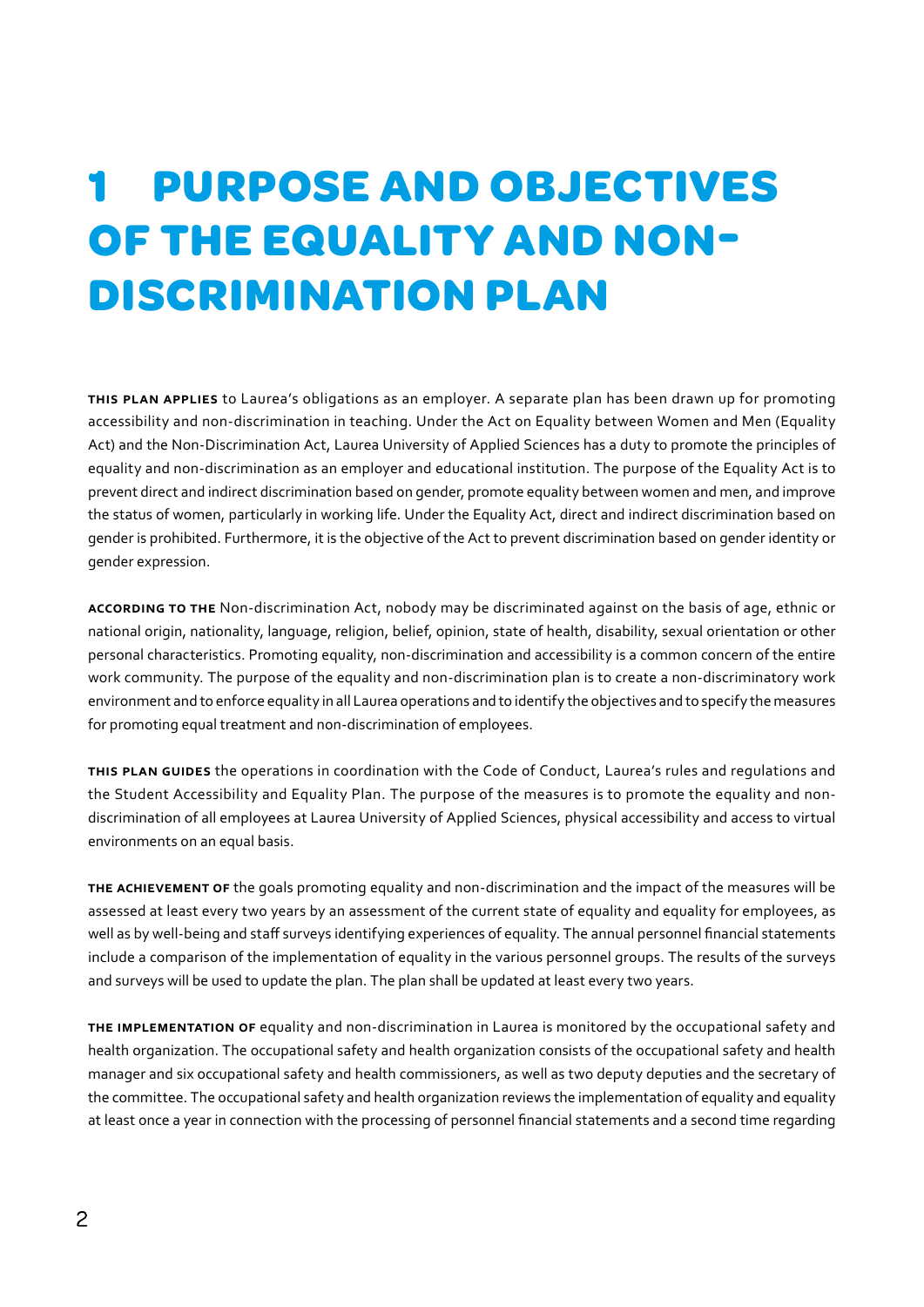the assessment of the timeliness of the plan in accordance with the annual occupational safety and health clock. The occupational safety and health organization is responsible for mapping the current situation, drawing up and updating the plan. The reporting and monitoring of the equality plan takes place in the Co-operation Advisory Board. Laurea's CEO signs the Equality Plan.

## **The plan is founded on the same principles as the Student Accessibility and Equality Plan:**

#### Laurea does not condone discrimination, harassment or bullying

**no person or** specific group of people shall be treated unequally by anyone based on an opinion, personal characteristic or background. At Laurea, we respect everyone's culture and religion. The goal is to establish interaction based on mutual respect and to generate a positive atmosphere by accepting diversity. Our behaviour is in compliance with the Finnish law, agreements and good manners.

#### Everyone is treated in an equal and non-discriminatory manner

**equal and non-discriminatory** treatment and provision of services is implemented, for example, through an equal and non-discriminatory recruitment process, training and coaching of supervisors and all employee, the development of physical and digital work environments, and the development of well-being at work. The individual needs of each employee are taken into account in Laurea operations.

#### Laurea is an accessible and tolerant workplace

**laurea's facilities, electronic** systems, working environments, working methods and atmosphere enable the inclusion of and equality between employees with diverse personal characteristics and different life situations. Laurea is a culturally sensitive and tolerant higher education institution and workplace. At Laurea, the languages used for studies and at work are Finnish and English. HR services are also provided in Finnish and English.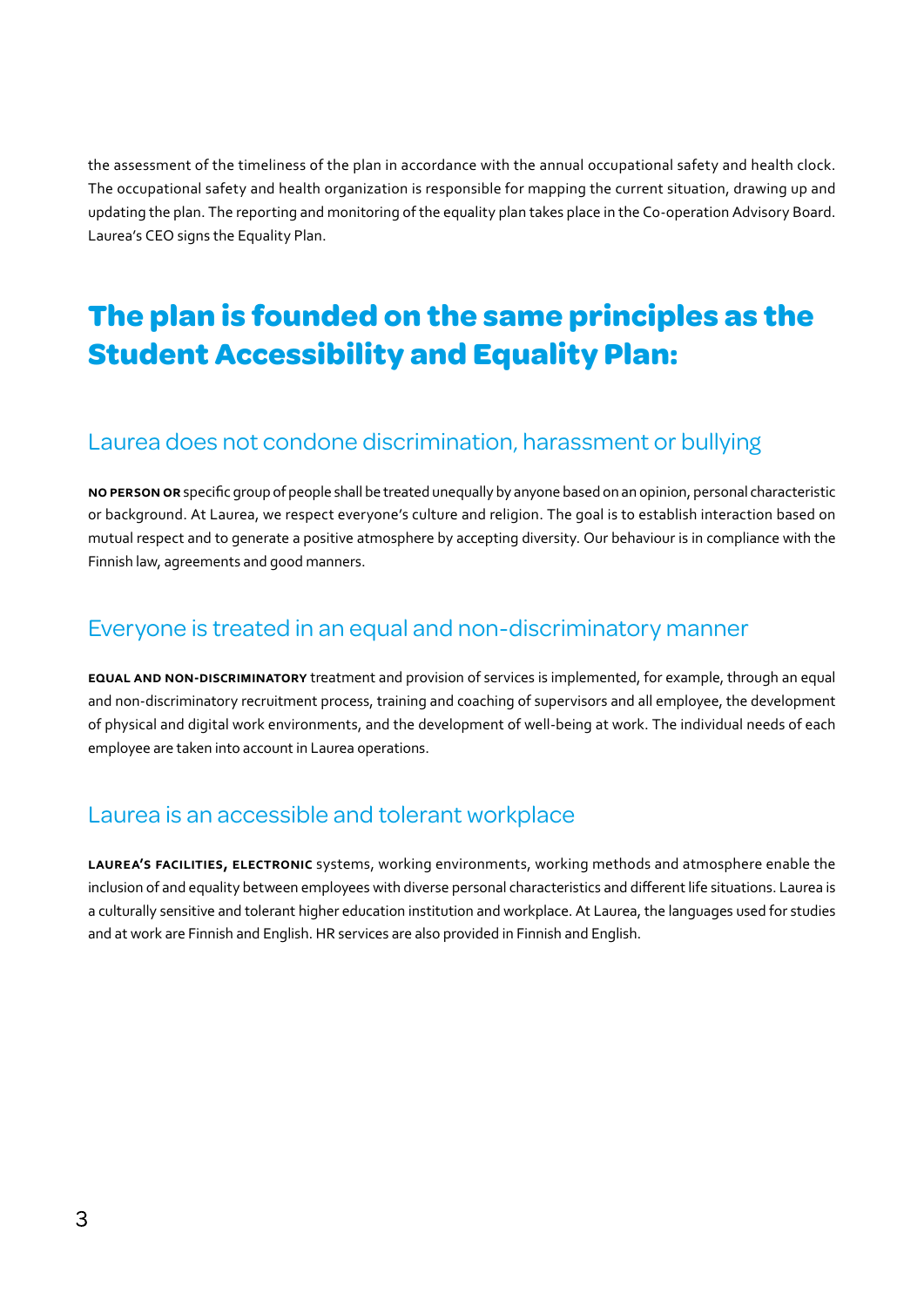# **2 CATEGORIES FOR ASSESSMENT OF EQUALITY AND NON-DISCRIMINATION AND DEVELOPMENT MEASURES FOR 2022–2023**

**for several years**, Laurea has carried out systematic development work towards a more equal and equal working life. Various surveys and evaluations have been conducted at Laurea. Based on these staff surveys and the analysis of the current situation, the following categories were selected as starting points for objectives and measures:

**Work community culture**

**Communication and interaction**

**Equal and nondiscriminatory treatment** 

**Recruitment and career development**

**Flexible employment from start to finish**

**Physical and digital accessibility**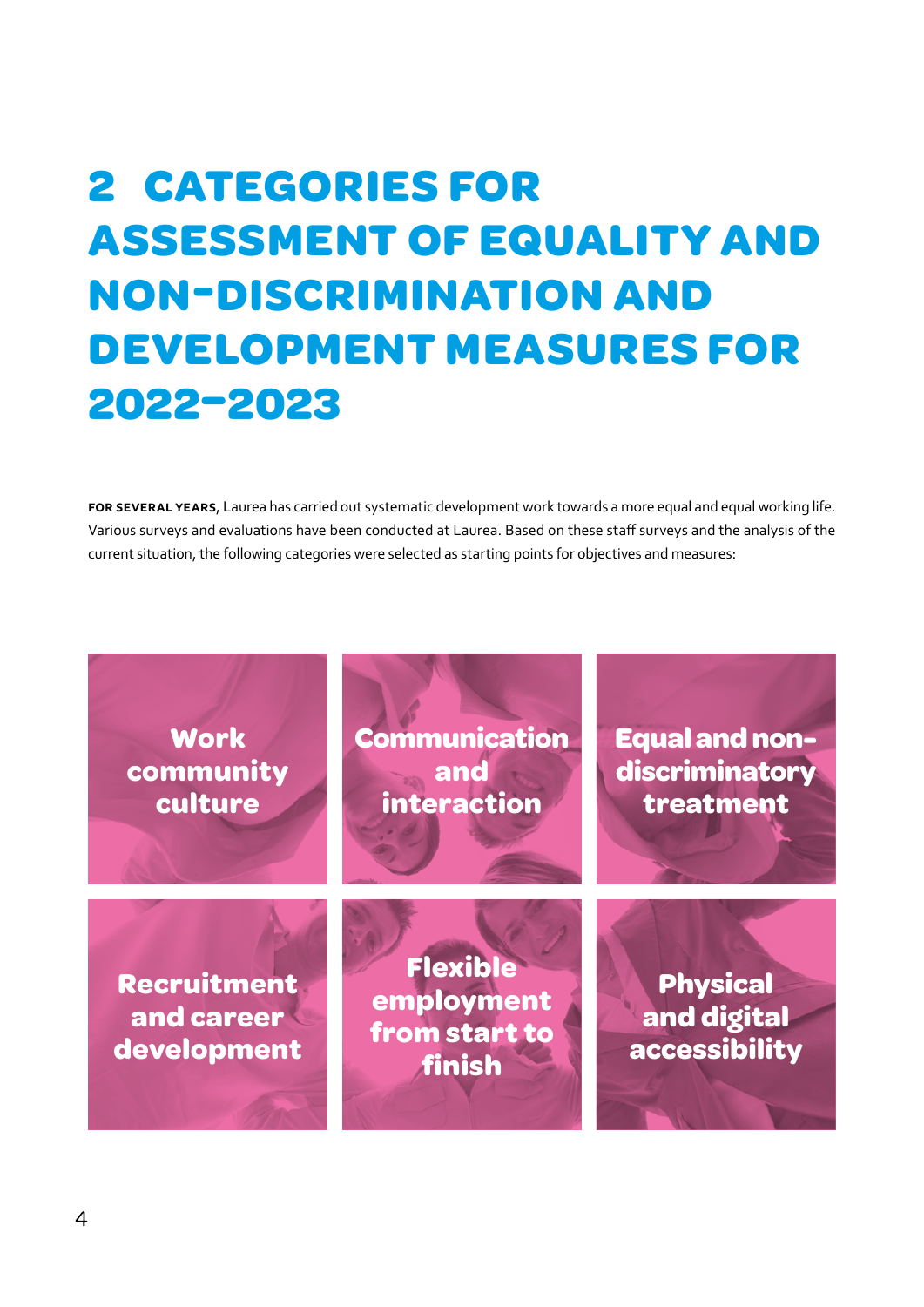**the objectives and** measures of this equality plan are structured according to these categories. Laurea has conducted a current state analysis (2021) on the realisation of equality, non-discrimination and accessibility, which was used as a basis for specifying the objectives and development measures for 2022–2023.

### **Work community culture**

**in an equal, diverse**, non-discriminatory and open operating culture, it is easy for everyone to operate regardless of their gender, cultural background, origin, language or age. The operating culture also emphasises permissiveness, communality, co-development and inclusion.

**objective 1:** No employee is exposed to bullying, discrimination, harassment, or undermining or unappreciative treatment. The operating environment reflects Laurea's values of openness, impact and responsibility.

**measure 1:** Beginning with the orientation for new employees, it is emphasised that any inappropriate behaviour will be reported to the supervisor or occupational health and safety manager. Furthermore, a safety report shall be filed on such incidents, making it possible for Laurea to address the behaviour. Laurea's rules and regulations describe the procedure according to which inappropriate treatment is always addressed by means of an internal intervention procedure. Awareness of the process related to inappropriate behaviour will be increased among supervisors and all employees, training arranged on the matter.

**measure 2:** Regular monitoring of and reporting on security reports.

**parties responsible:** All Laurea staff; management, supervisors, head of safety and security, occupational health and safety manager.

### **Communication and interaction**

**open and timely** communication and provision of information is part of the open operating culture. It is important that everyone's voice is heard and that the organisation has an open interaction culture. Communication and information on equally issues reach all members of the organisation in an equal and diverse manner.

**objective 1:** Timely and transparent communication and information is part of a well-functioning organisation. Communication and information are accessible to everyone, and, in terms of accessibility, we take into account the diversity of message recipients.

**measure 1:** In its operations, Laurea aims at as transparent communication as possible to reach the whole staff. Efforts will be made to develop the accessibility and finding of information and its timeliness.

**measure 2:** Non-Finnish-speaking employees are taken into account by ensuring their access to information necessary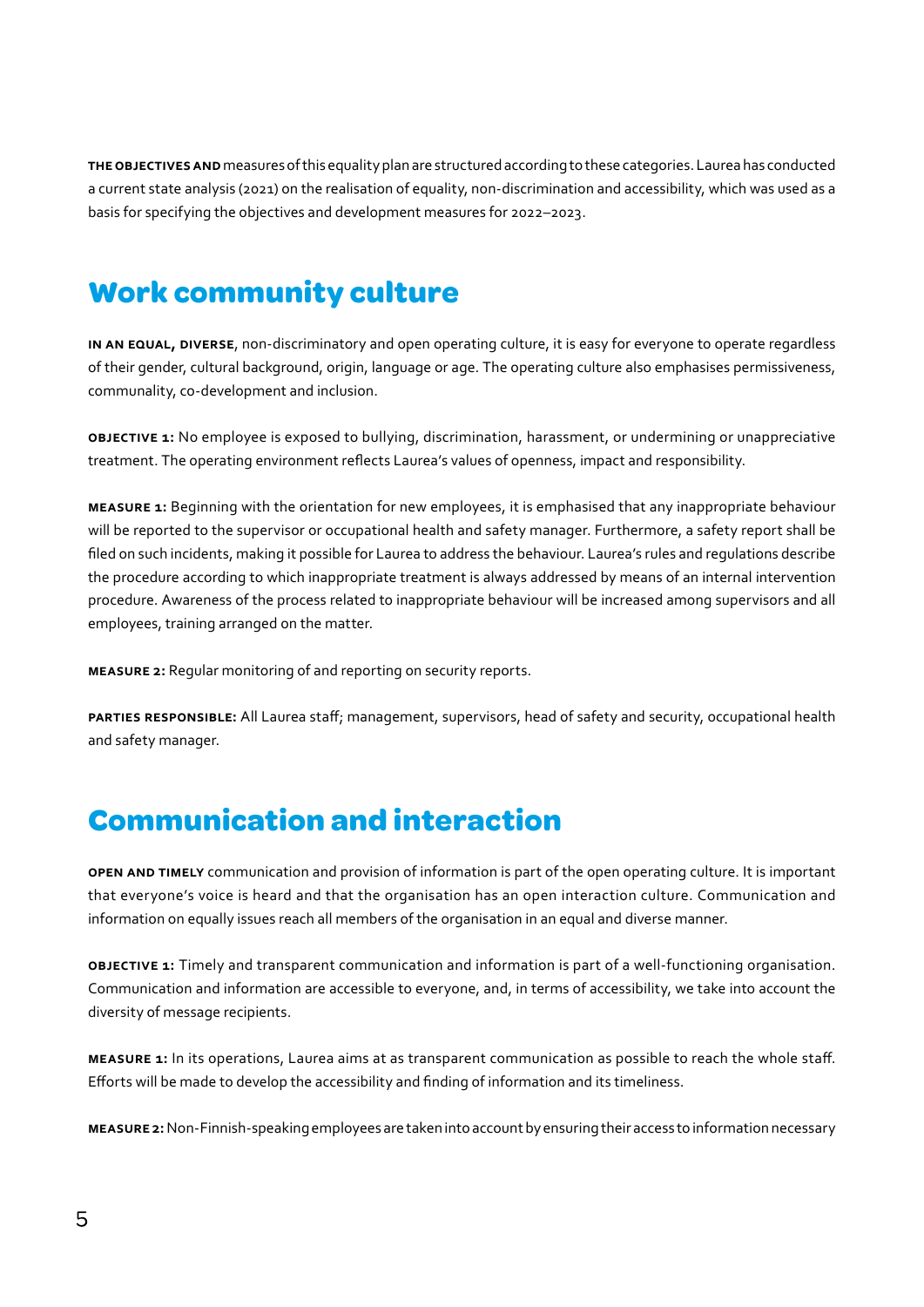for their work. Finnish language training is offered to non-Finnish speaking employees.

**parties responsible:** communications, Laurea management, supervisors, all staff.

### **Equal and non-discriminatory treatment**

**in the work community**, it is important that everyone is treated in an equal and non-discriminatory manner. The even distribution of work and the consistent organisation of work is an important part of overall well-being. In the organisation, it is important that people's roles and responsibilities are arranged in accordance with their competence. Fair, equal and non-discriminatory salaries, benefits and terms of employment are important.

**objective 1:** Laurea has an open and equal discussion culture. The diversity of Laurea employees is taken into account in management and supervisory work. The importance of equal treatment and non-discrimination is emphasised in the training of supervisors and all employees. An open discussion culture and communication are an important part of a well-functioning organisation and how equality is perceived.

**measure:** The training systematically organised for supervisors and all employees by Laurea pays attention to topical themes and generates a joint, equal, and non-discriminatory management culture. Objective 2: Laurea applies the collective agreement for the private education sector and rewards employees on an equal and non-discriminatory basis.

**measure:** The pay comparison monitors and reports annually on the remuneration policy for women and men in different task groups.

**parties responsible:** Laurea management, supervisors, HR supports.

#### **Recruitment and career development**

**laurea's recruitment procedures** comply with the Equality Act and the Non-Discrimination Act. Laurea's recruitment process and guidelines cover all Laurea's employment relationships. All Laurea staff have an equal opportunity to obtain information and to apply for all vacancies and open positions at Laurea. It is important that all levels of the organisation, as well as all employees, have equal opportunities for career development.

**objective 1:** Equal, non-discriminatory and transparent recruitment process. All open positions are always announced at least in the internal application system, and the internal and external application processes are opened at the same time.

**measures:** The orientation and training given to new supervisors on the recruitment process and internal instructions.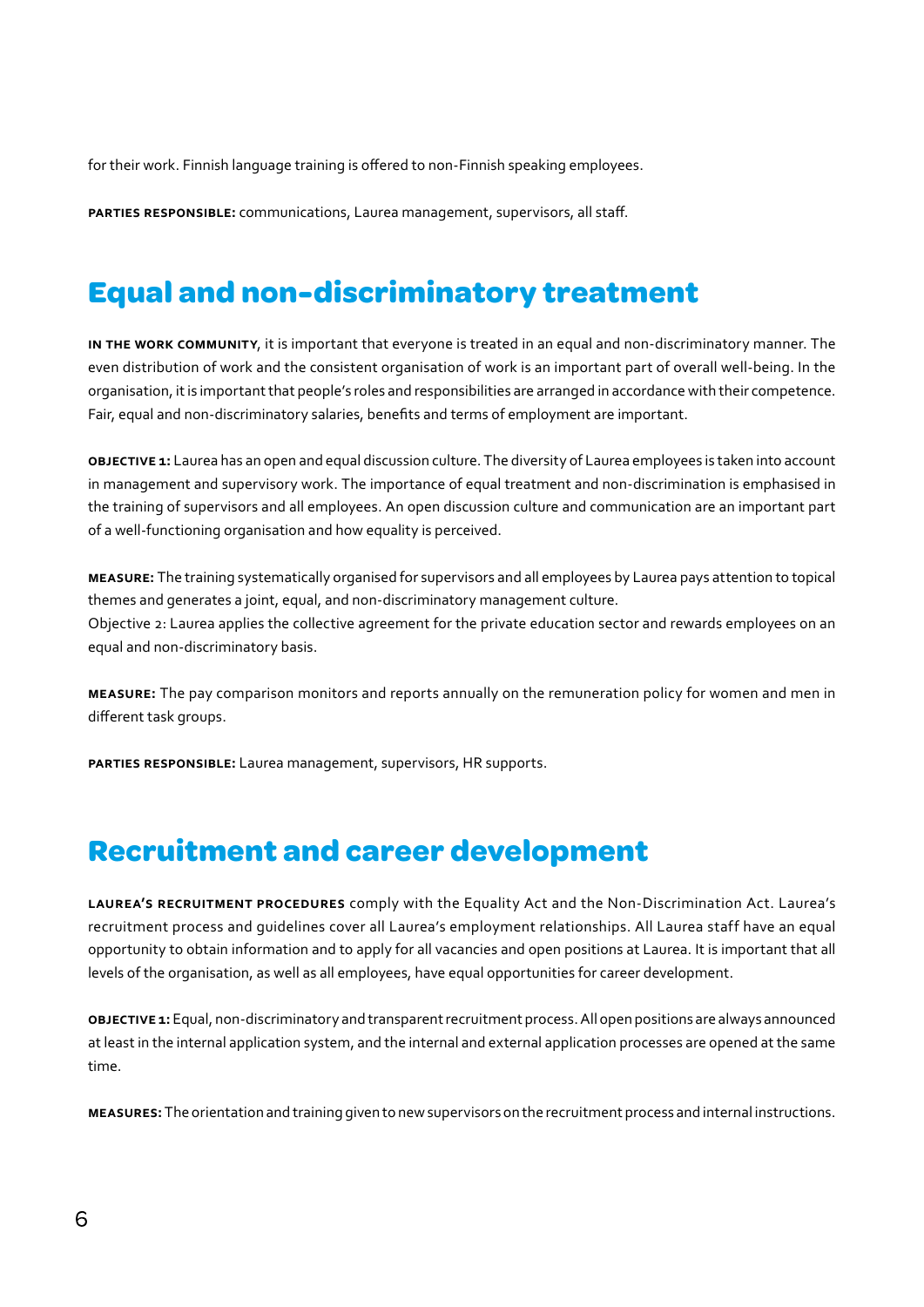The statement of human resources includes an annual salary and managerial title comparison and a comparison between fixed-term and full-time employment relationships. HR supports supervisors in the recruitment process to ensure equal and non-discriminatory treatment and information sharing. Ensuring equal and non-discriminatory treatment of all applicants from different backgrounds in the selection process. Internal training organised by HR for supervisors and all employees related to an equal and non-discriminatory recruitment process within the organisation.

**parties responsible:** Laurea management, recruiting supervisors, HR.

**objective 2:** Competence development and on-the-job learning are part of the work. Giving everyone equal opportunities to learn and develop.

**measure:** The development discussion process includes discussion on the development at work, ensuring nondiscriminatory treatment in competence development and career advancement. Efforts will be made to increase the use of job rotation at Laurea.

**parties responsible:** Laurea management, supervisors, HR supports.

### **Flexible employment from start to finish**

**a career at laurea** begins with recruitment and ends with the termination of the employment relationship. Life situations vary throughout the career, and it is important that employment flexibility is possible throughout the career. Age management covers age groups and different life situations from the start of the employment relationship till its end. As working careers become longer, reconciling work and other life becomes increasingly important. A competent staff that feels well at work are Laurea's most important resource and asset.

**objective 1:** Successful age management throughout the working career, age management in all age groups without discrimination. Enabling different forms of flexibility in the employment relationship and the way work is done alongside other life.

**measure:** Pursuing an open discussion culture in the organisation; early support and regular interaction between the supervisor and subordinates are important. HR support for supervisors and all employees in different stages of their careers. Tapping into the strengths and competence of people of different ages in the organisation. Regular training of supervisors and all employee on themes related to local management, and equality and non-discrimination issues.

**parties responsible:** Laurea management, supervisors, HR.

**objective 2:** Every Laurea employee can be themselves regardless of their family situation or sexual orientation. Support for coping at work through various forms of employment flexibility. The employees' state of health can be considered in the planning of their work and, regardless of their state of health, they are treated equally.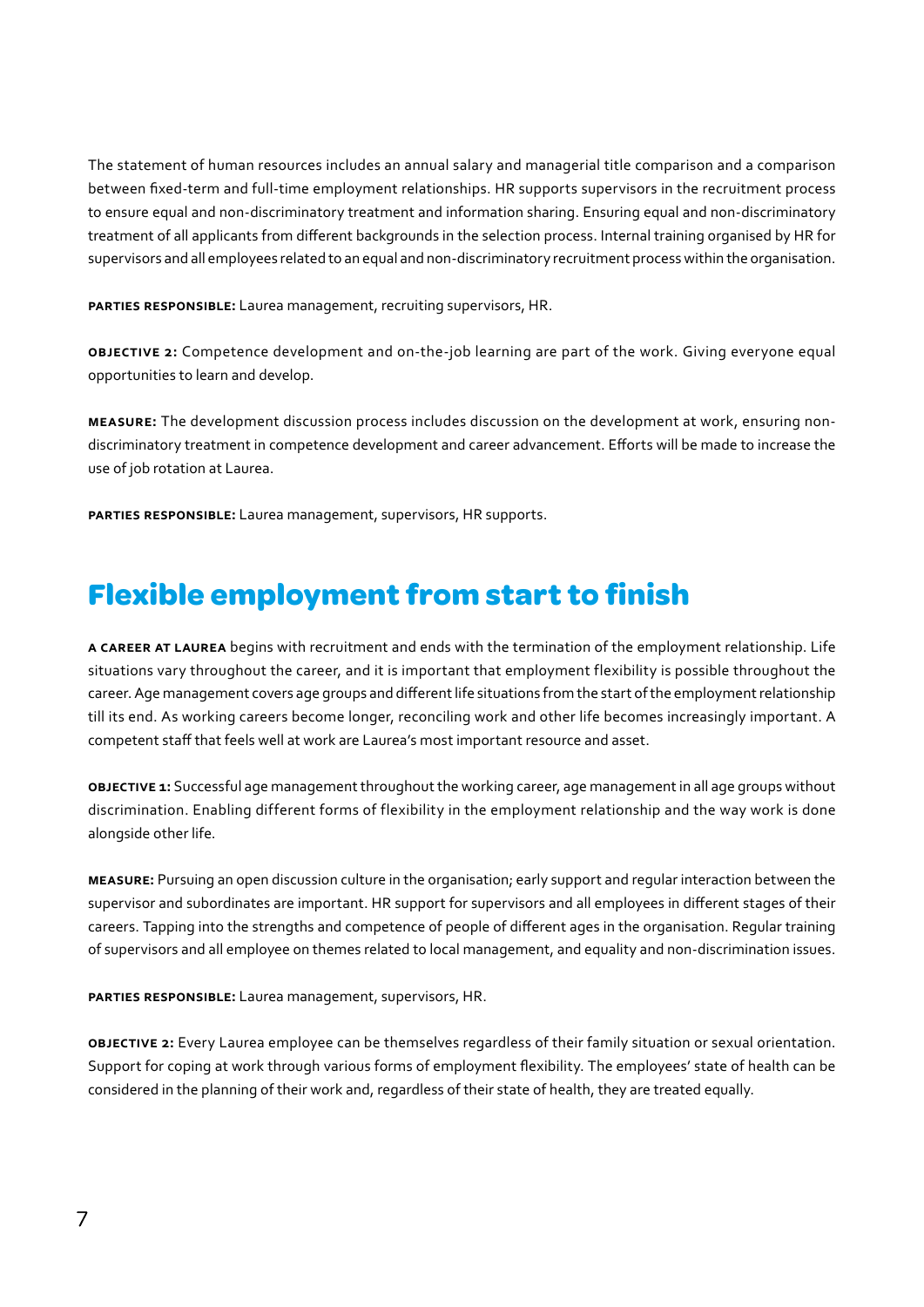**measure:** Laurea will further develop the work ability management process and implement it as part of management and supervisory work, in collaboration with occupational health care and an earnings-related pension company.

**parties responsible:** Laurea management, supervisors, HR, occupational health and safety organisation

## **Physical and digital accessibility**

**all employees have** equal opportunities to operate in the physical and digital operating environment, regardless of the different challenges they may have related to mobility, age, vision or hearing.

**objective:** The operating environment of our organisation provides good and accessible facilities for working. It is important to take account of the diversity of employees when planning the operating environment. In the design of the facilities, it is ensured that everyone is able to move in and gain access to the organisation's premises, and also those with, for example, poor vision or hearing are taken into account.

**measure:** It is ensured that the organisation's facilities are accessible and easy to reach. Ensuring accessibility in the digital environment. Accessibility is taken into account when acquiring new systems; accessibility in the design of facilities.

**parties responsible:** Real estate services, IT services, communications.